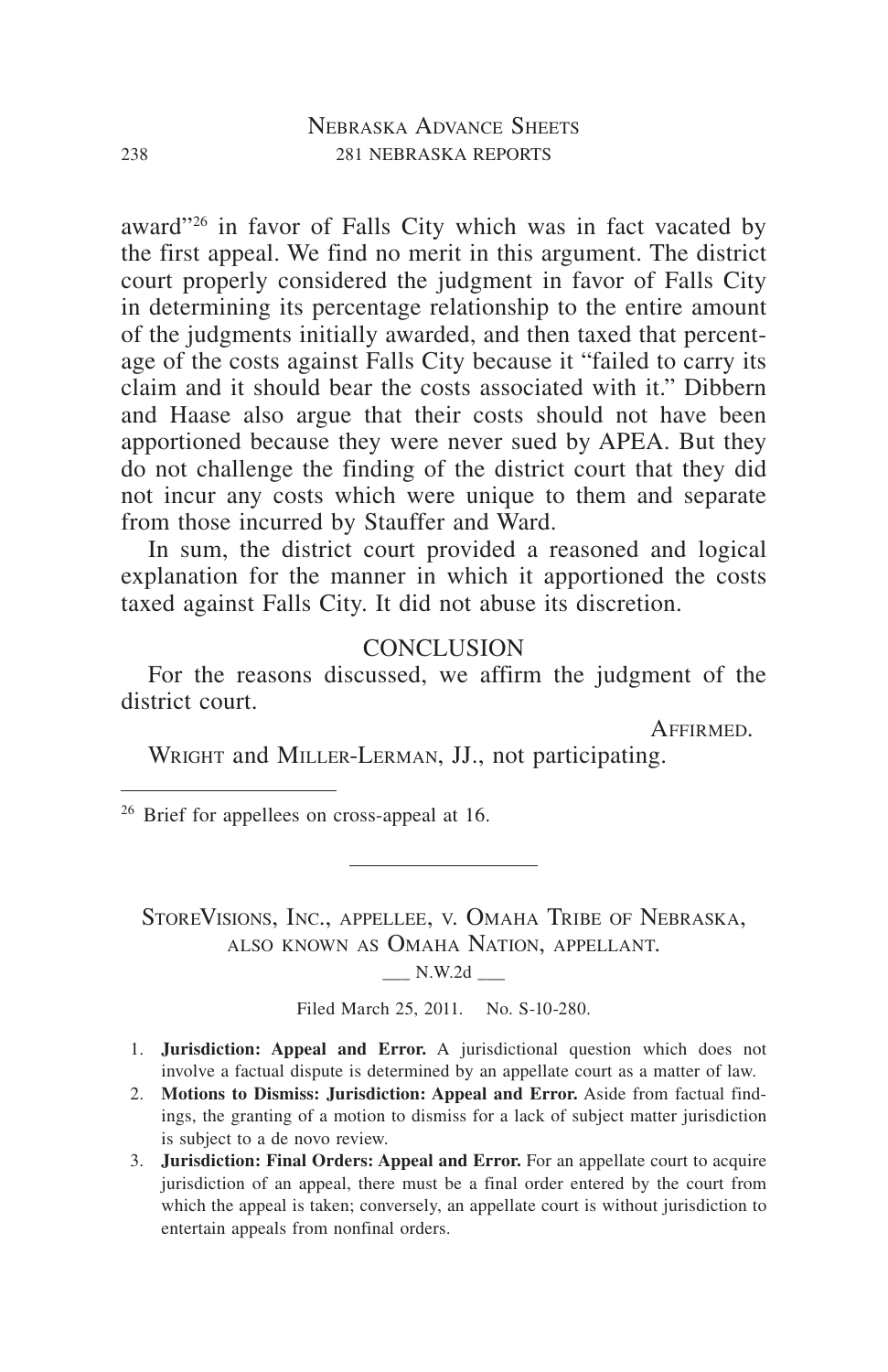#### Nebraska Advance Sheets storevisions v. omaha tribe of neb. 239 Cite as 281 Neb. 238

- 4. **Final Orders: Appeal and Error.** An order is final for purposes of appeal if it affects a substantial right and (1) determines the action and prevents a judgment, (2) is made during a special proceeding, or (3) is made on summary application in an action after judgment is rendered.
- 5. **Actions: Statutes.** A special proceeding includes every special statutory remedy which is not in itself an action.
- 6. **Actions: Judgments.** A judgment rendered by the district court that is merely a step or proceeding within the overall action is not a special proceeding.
- 7. **Actions: Statutes.** A special proceeding entails civil statutory remedies not encompassed in chapter 25 of the Nebraska Revised Statutes.
- 8. Actions. Examples of special proceedings include juvenile court proceedings, probate actions, and workers' compensation cases.
- 9. **Motions to Dismiss: Actions.** A motion to dismiss is merely a step or proceeding within the overall action, and is not a civil statutory remedy, such as a juvenile court proceeding, a probate action, or a workers' compensation case.
- 10.  $\therefore$  The denial of a motion to dismiss does not occur within a special proceeding.
- 11. **Final Orders: Appeal and Error.** To fall within the collateral order doctrine, an exception to the final order rule, an order must (1) conclusively determine the disputed question, (2) resolve an important issue completely separate from the merits of the action, and (3) be effectively unreviewable on appeal from a final judgment.
- 12. **Principal and Agent.** Apparent authority is authority that is conferred when the principal affirmatively, intentionally, or by lack of ordinary care causes third persons to act upon an agent's apparent authority.
- 13. \_\_\_\_\_. Apparent authority gives an agent the power to affect the principal's legal relationships with third parties. The power arises from and is limited to the principal's manifestations to those third parties about the relationships.
- 14. **Principal and Agent: Proof.** Apparent authority for which a principal may be liable exists only when the third party's belief is traceable to the principal's manifestation and cannot be established by the agent's acts, declarations, or conduct. Manifestations include explicit statements the principal makes to a third party or statements made by others concerning an actor's authority that reach the third party and the third party can trace to the principal.
- 15. **Principal and Agent.** For apparent authority to exist, the principal must act in a way that induces a reasonable third person to believe that another person has authority to act for him or her.
- 16. \_\_\_\_. Whether an agent has apparent authority to bind the principal is a factual question determined from all the circumstances of the transaction.

Appeal from the District Court for Thurston County: DARVID D. Quist, Judge. Affirmed.

Ben Thompson and Amanda J. Karr, of Thompson Law Office, P.C., L.L.O., for appellant.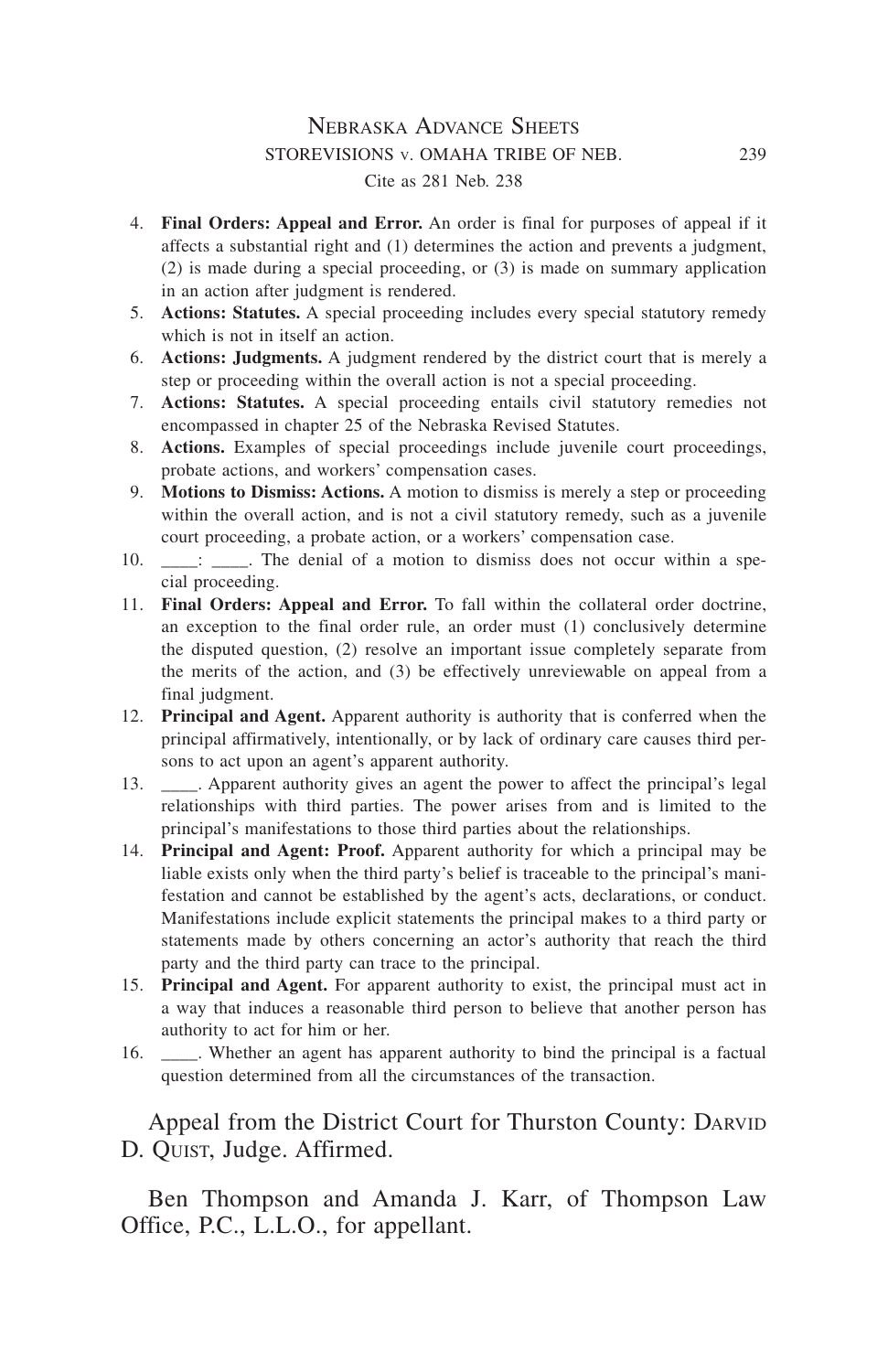Michael J. Whaley and Elizabeth M. Skinner, of Gross & Welch, P.C., L.L.O., for appellee.

HEAVICAN, C.J., CONNOLLY, GERRARD, STEPHAN, MCCORMACK, and Miller-Lerman, JJ.

Heavican, C.J.

#### **INTRODUCTION**

StoreVisions, Inc., brought an action alleging that the Omaha Tribe of Nebraska (the Tribe) breached several contracts entered into between the parties. The Tribe filed a motion to dismiss, arguing that it had not waived its sovereign immunity. The district court denied the motion to dismiss, and the Tribe appealed.

We conclude that we have jurisdiction over this appeal under the collateral order doctrine. We further conclude that the Tribe waived its sovereign immunity, and therefore we affirm the district court's denial of the Tribe's motion to dismiss.

## FACTUAL BACKGROUND

Between April 4 and July 21, 2008, StoreVisions, a general contractor, and the Tribe entered into 11 different agreements related to plans the Tribe had to expand its casino operations. Per those agreements, StoreVisions agreed to provide certain material and labor to the Tribe in return for payment. Prior to the execution of the contracts, StoreVisions requested that the Tribe execute a document waiving its sovereign immunity. That document was signed by the Tribe's council chairman and vice chairman at a meeting held on January 7, 2008. The meeting included representatives of StoreVisions and five of the seven members of the Tribe's tribal council.

On October 9, 2009, StoreVisions sued the Tribe in Thurston County District Court, alleging 11 causes of action related to the breach of 11 different agreements. On November 19, the Tribe filed a motion to dismiss, which indicated that the Tribe was appearing "for the limited purpose of this motion," and further alleged that "[t]he Court does not have jurisdiction of the subject matter of the action because the action is against a sovereign tribal government that has not waived its immunity from suit in this action  $\cdots$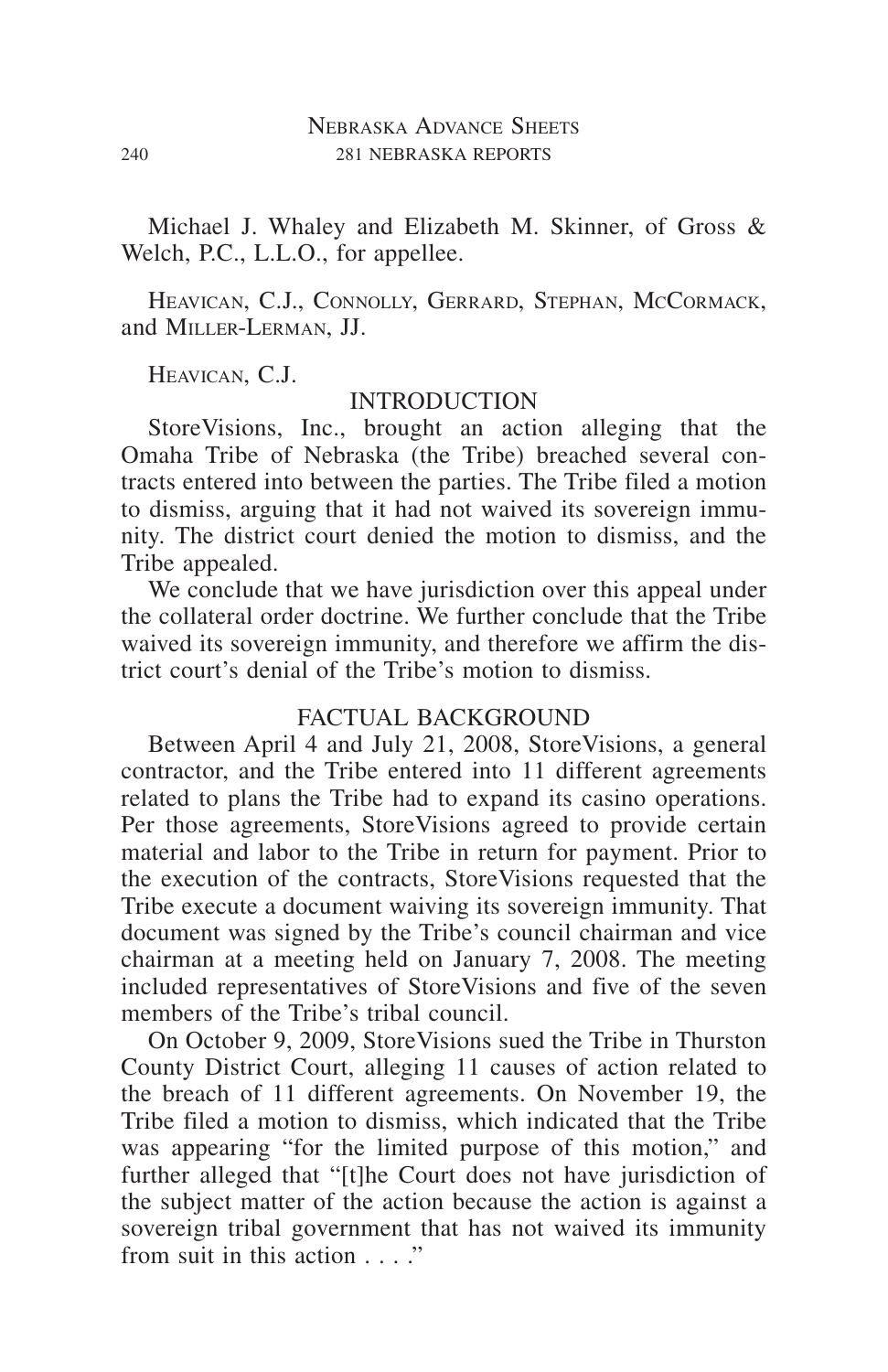Following a hearing at which the district court permitted both parties to admit affidavits into evidence, the district court denied the Tribe's motion to dismiss, concluding that the chairman and vice chairman had apparent authority to act on behalf of the Tribe and that therefore the Tribe had waived its sovereign immunity. The Tribe appealed.

Initially, the Nebraska Court of Appeals dismissed without opinion the Tribe's appeal, concluding that the denial of a motion to dismiss was not a final order. The Tribe filed a motion for rehearing, contending that the district court's order was reviewable because it raised the issue of the Tribe's sovereign immunity. The Court of Appeals reinstated the Tribe's appeal, reserving the jurisdictional issue. We then moved this case to our docket pursuant to our authority to regulate the dockets of this court and the Court of Appeals.<sup>1</sup>

#### ASSIGNMENTS OF ERROR

The Tribe assigns, restated and consolidated, that the district court erred in (1) concluding that the Tribe was not entitled to sovereign immunity and (2) converting the Tribe's motion to dismiss into a motion for summary judgment without proper notice to the Tribe.

#### STANDARD OF REVIEW

[1] A jurisdictional question which does not involve a factual dispute is determined by an appellate court as a matter of law.2

[2] Aside from factual findings, the granting of a motion to dismiss for a lack of subject matter jurisdiction is subject to a de novo review.3

### ANALYSIS

# *Jurisdiction: Final Order.*

We are first presented with a jurisdictional question. On appeal, StoreVisions contends that the Tribe's appeal is not

<sup>&</sup>lt;sup>1</sup> See Neb. Rev. Stat. § 24-1106(3) (Reissue 2008).

<sup>2</sup> *Williams v. Baird*, 273 Neb. 977, 735 N.W.2d 383 (2007).

<sup>3</sup> See *City of Fremont v. Kotas*, 279 Neb. 720, 781 N.W.2d 456 (2010).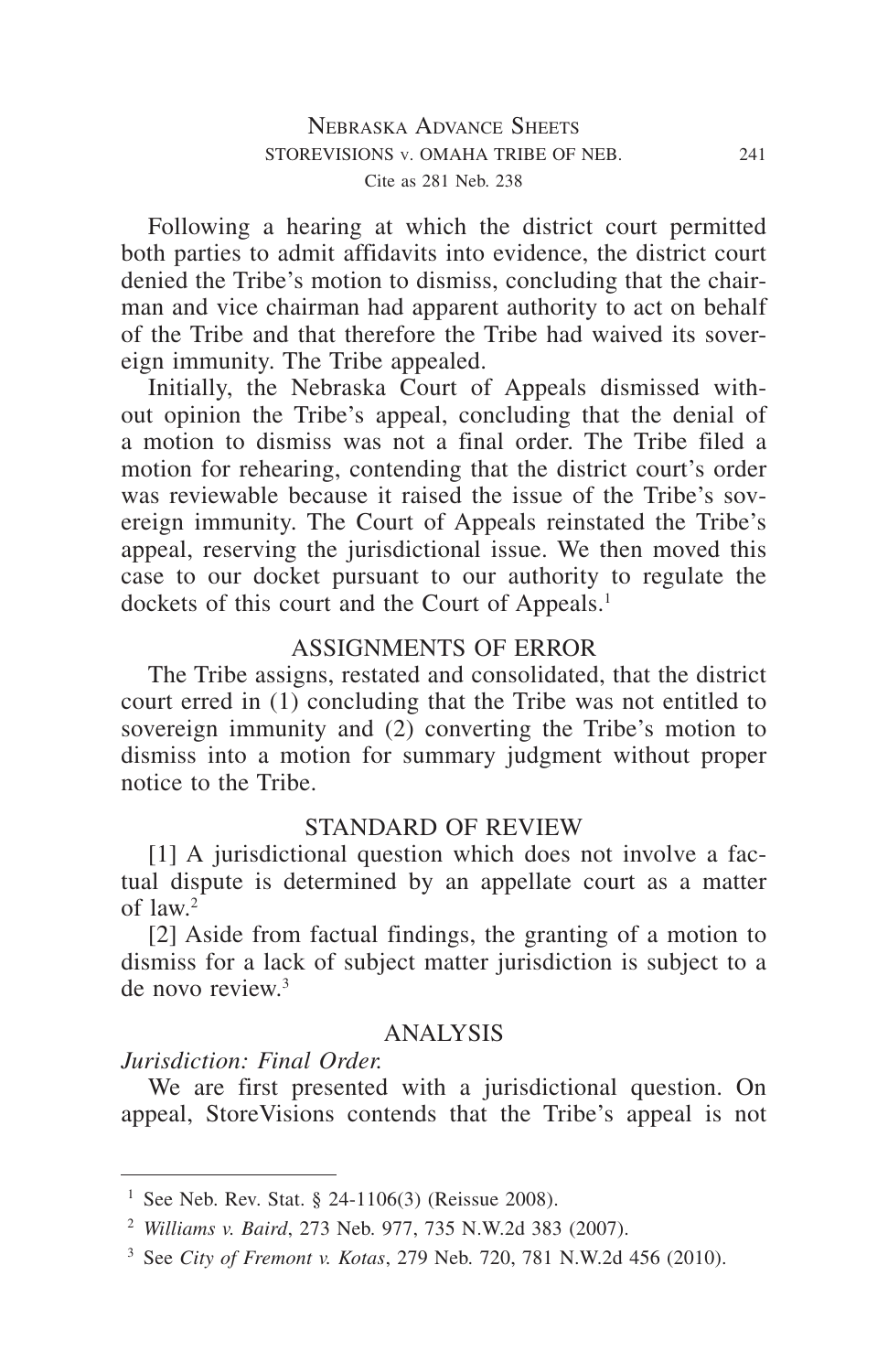from a final order, and further argues that contrary to the Tribe's assertions, the collateral order doctrine is inapplicable. We consider each in turn.

[3] For an appellate court to acquire jurisdiction of an appeal, there must be a final order entered by the court from which the appeal is taken; conversely, an appellate court is without jurisdiction to entertain appeals from nonfinal orders.<sup>4</sup>

[4] An order is final for purposes of appeal if it affects a substantial right and (1) determines the action and prevents a judgment, (2) is made during a special proceeding, or (3) is made on summary application in an action after judgment is rendered $<sup>5</sup>$ </sup>

We note that the order denying the Tribe's motion to dismiss did not determine the action or prevent a judgment, because the denial allowed StoreVisions' action to proceed. In addition, the order was not made on summary application in an action after judgment was rendered. Thus, the initial question presented in this case is whether the district court's order was made during a special proceeding.

[5-8] A special proceeding includes every special statutory remedy which is not in itself an action.<sup>6</sup> A judgment rendered by the district court that is merely a step or proceeding within the overall action is not a special proceeding.7 Generally, a "special proceeding" entails civil statutory remedies not encompassed in chapter 25 of the Nebraska Revised Statutes.<sup>8</sup> Examples of special proceedings include juvenile court proceedings, probate actions, and workers' compensation cases.<sup>9</sup>

[9,10] A motion to dismiss is merely a step or proceeding within the overall action, and is not a civil statutory remedy, such as a juvenile court proceeding, a probate action, or a

- <sup>5</sup> *Id.*
- <sup>6</sup> *Id.*
- <sup>7</sup> *Id.*
- <sup>8</sup> *Id.*
- <sup>9</sup> *Id.*

<sup>4</sup> *Williams v. Baird, supra* note 2.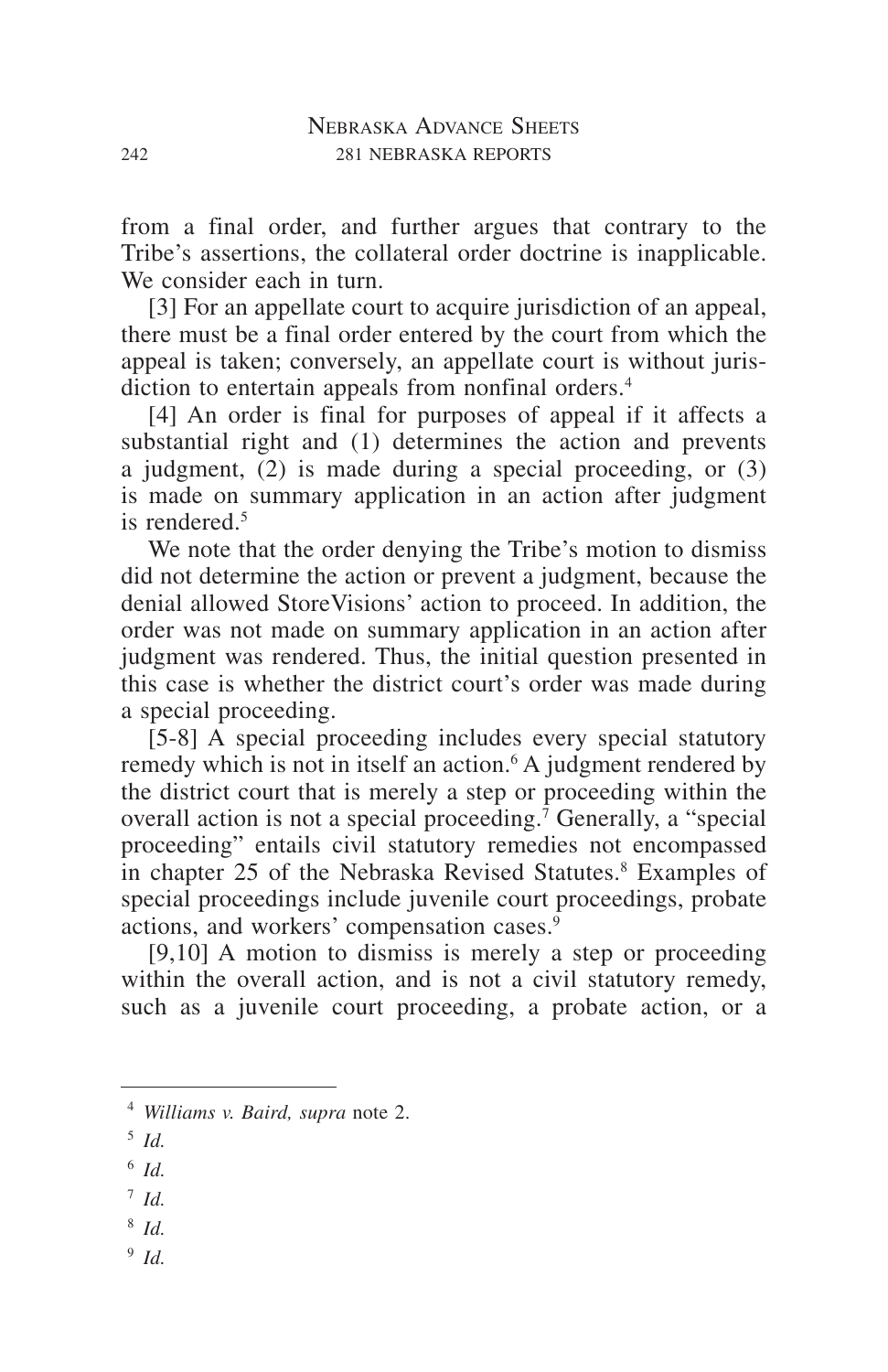workers' compensation case.<sup>10</sup> The Court of Appeals has specifically concluded that the denial of a motion to dismiss does not occur within a special proceeding.<sup>11</sup> We agree and conclude that this appeal does not present us with a final order for the purposes of § 25-1902.

#### *Jurisdiction: Collateral Order.*

[11] Indeed, the Tribe appears to be in agreement that the district court's order is not final. Instead, the Tribe asks this court to address its appeal under the collateral order doctrine, an exception to the final order rule.<sup>12</sup> To fall within the doctrine, an order must (1) conclusively determine the disputed question, (2) resolve an important issue completely separate from the merits of the action, and (3) be effectively unreviewable on appeal from a final judgment.<sup>13</sup> We set forth these elements in *Hallie Mgmt. Co. v. Perry*. 14

Applying the above factors to the order denying the Tribe's claim of sovereign immunity, we initially note that the first two factors are met in this case. The order in question was an order denying the Tribe's motion to dismiss on the ground that the Tribe was entitled to sovereign immunity. In denying the Tribe's order, the district court explicitly concluded that the Tribe had waived its immunity in this case. In addition, the district court's order is separate from the merits of the case, which deals with whether the Tribe breached a series of contracts entered into between the Tribe and StoreVisions.

We also conclude the third factor—that the order be effectively unreviewable on appeal from a final judgment—is met in this case. Federal courts, including the U.S. Supreme Court, which have addressed this issue have concluded that like claims of qualified or absolute immunity, a claim of sovereign immunity is based in immunity from suit and is not simply a

<sup>10</sup> See, *Qwest Bus. Resources v. Headliners–1299 Farnam*, 15 Neb. App. 405, 727 N.W.2d 724 (2007); Neb. Rev. Stat. § 25-1902 (Reissue 2008).

<sup>11</sup> See *id*.

<sup>12</sup> See *Williams v. Baird, supra* note 2.

<sup>13</sup> *Id.*

<sup>14</sup> *Hallie Mgmt. Co. v. Perry*, 272 Neb. 81, 718 N.W.2d 531 (2006).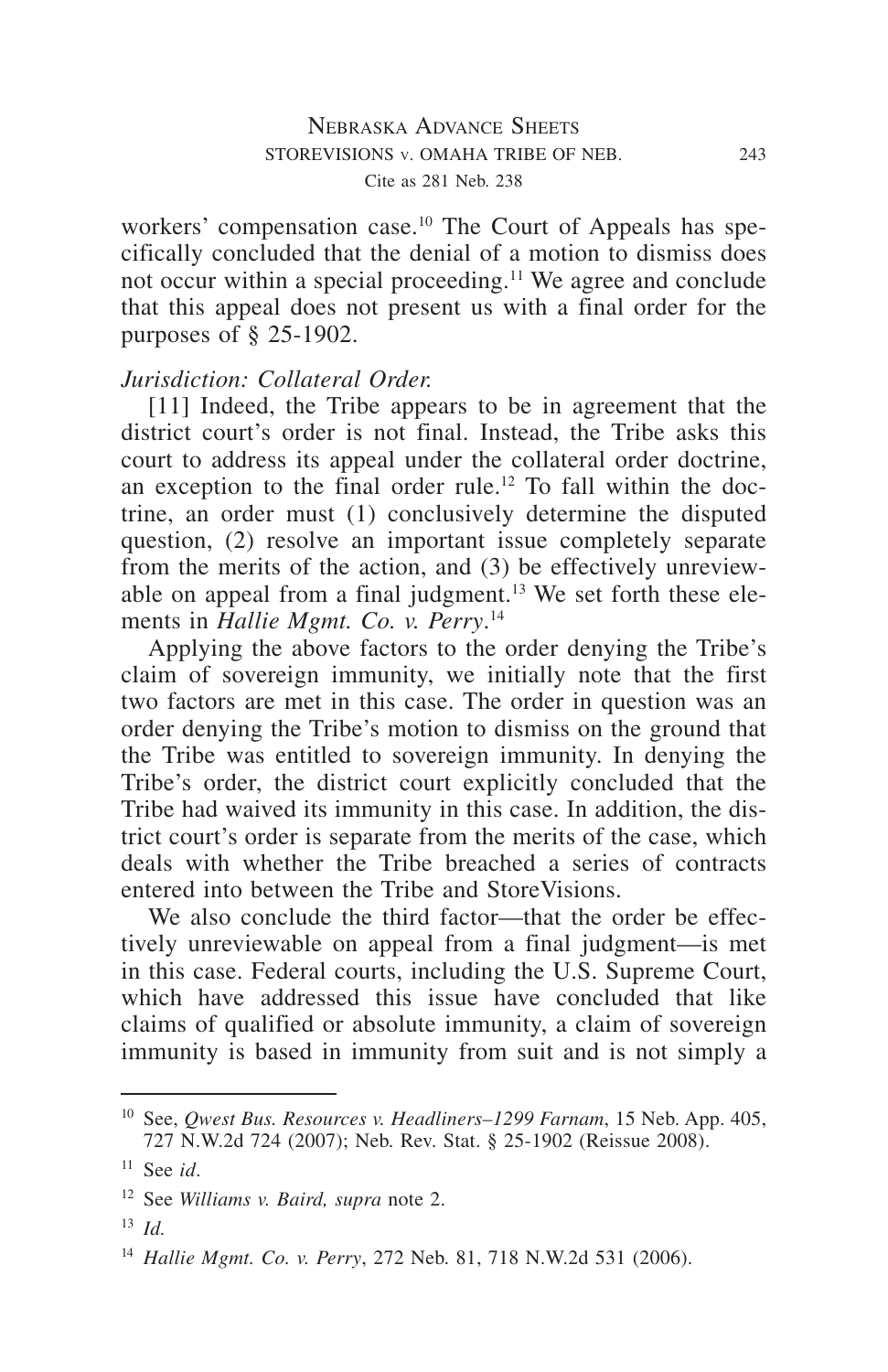defense against liability.15 As such, those courts have concluded that such orders are immediately reviewable.<sup>16</sup>

StoreVisions relies on our decision in *Williams v. Baird*<sup>17</sup> to argue that this court should not review a nonfinal order under the collateral order doctrine if questions of fact must be decided and that this case presents such issues. The basis for this portion of our holding in *Williams* was the Supreme Court's conclusion in *Mitchell v. Forsyth*<sup>18</sup> and *Johnson v. Jones*<sup>19</sup> that immunity appeals interfere less with the final judgment rule when limited to issues of law.

While the propositions StoreVisions cites are properly stated, this case does not present any disputed questions of fact. The parties are in general agreement about *what* happened; the issue is whether that set of facts gave rise to a waiver of immunity. Thus, this court is presented with a question of law and not a question of fact. As such, this court has jurisdiction under the collateral order doctrine to consider the Tribe's appeal.

#### *Waiver of Sovereign Immunity.*

Having concluded that the district court's order overruling the Tribe's motion to dismiss is reviewable under the collateral order doctrine, we turn next to the question of whether the Tribe waived its sovereign immunity so as to make it amenable to suit by StoreVisions.

In its brief, the Tribe focuses on the fact that it is a separate sovereign with immunity from suit. But contrary to the

<sup>15</sup> *Puerto Rico Aqueduct and Sewer Authority v. Metcalf & Eddy, Inc.*, 506 U.S. 139, 113 S. Ct. 684, 121 L. Ed. 2d 605 (1993); *Burlington Northern & Santa Fe Ry. Co. v. Vaughn*, 509 F.3d 1085 (9th Cir. 2007); *Osage Tribal Council v. U.S. Dept. of Labor*, 187 F.3d 1174 (10th Cir. 1999); *Tamiami Partners v. Miccosukee Tribe of Indians*, 63 F.3d 1030 (11th Cir. 1995). Cf., *Prescott v. Little Six, Inc.*, 387 F.3d 753 (8th Cir. 2004); *Sault Ste. Marie Tribe v. State of Mich.*, 5 F.3d 147 (6th Cir. 1993).

<sup>16</sup> *Id.*

<sup>17</sup> *Williams v. Baird, supra* note 2.

<sup>18</sup> *Mitchell v. Forsyth*, 472 U.S. 511, 105 S. Ct. 2806, 86 L. Ed. 2d 411 (1985).

<sup>19</sup> *Johnson v. Jones*, 515 U.S 304, 115 S. Ct. 2151, 132 L. Ed. 2d 238 (1995).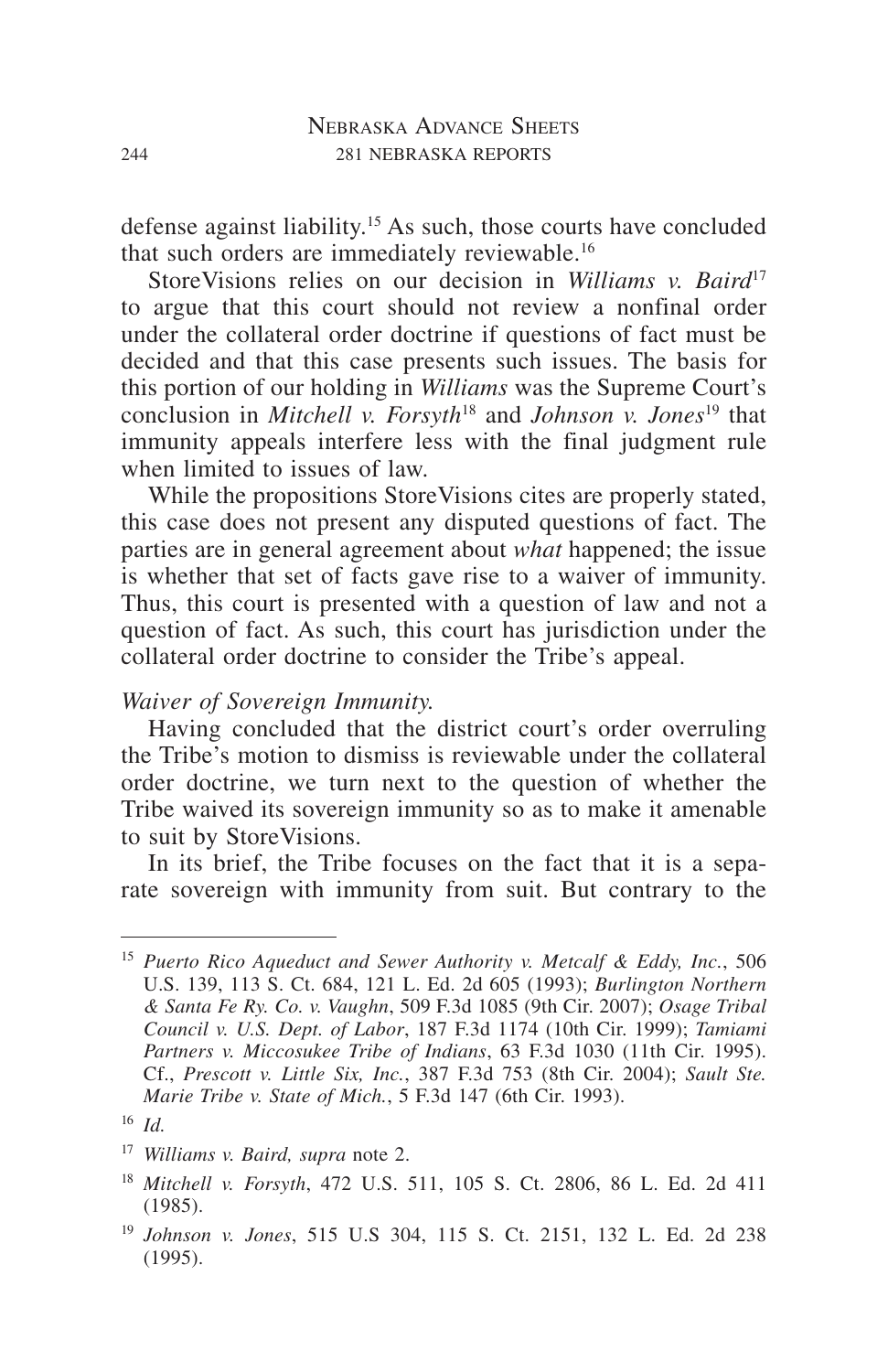Tribe's discourse in its brief, there is no dispute that the Tribe is a separate sovereign and generally entitled to immunity from suit.<sup>20</sup> Nor is there any dispute that this immunity exists unless limited by Congress<sup>21</sup> or waived by the Tribe.<sup>22</sup> And no one disputes that any waiver of that immunity must be expressly made.<sup>23</sup> The only question in this case is whether such waiver was made.

The Tribe's primary contention is that its sovereign immunity can be waived only by a resolution of the tribal council and not by the independent acts of the chairman and vice chairman of the council. The Tribe contends that its bylaws provide no authority to the officers of the Tribe, save those delegated by the tribal council. As a result, according to the Tribe, the document signed in January 2008 purporting to act as a waiver was ineffective since the chairman and vice chairman cannot waive the Tribe's immunity.

*Rush Creek Solutions v. Ute Mountain Tribe*, <sup>24</sup> a case cited by the district court in its order, is instructive. In that case, Rush Creek Solutions, Inc., and the Ute Mountain Ute Tribe (Ute Tribe) entered into a contract wherein Rush Creek Solutions would provide the Ute Tribe with computer software and support. The Ute Tribe's chief financial officer (CFO) signed the contract on behalf of the Ute Tribe. The contract included a provision in which the Ute Tribe waived its immunity from suit.

The Ute Tribe later allegedly breached the contract, and Rush Creek Solutions brought suit. The Ute Tribe filed a motion to dismiss, alleging that although the CFO had the authority to enter into the contract, he lacked authority to waive the Ute Tribe's immunity. The Ute Tribe's constitution

<sup>20</sup> See, e.g., *Santa Clara Pueblo v. Martinez*, 436 U.S. 49, 98 S. Ct. 1670, 56 L. Ed. 2d 106 (1978).

<sup>21</sup> *Id.*

<sup>22</sup> *Native American Distrib. v. Seneca-Cayuga Tobacco*, 546 F.3d 1288 (10th Cir. 2008).

<sup>23</sup> *Santa Clara Pueblo v. Martinez, supra* note 20.

<sup>24</sup> *Rush Creek Solutions v. Ute Mountain Tribe*, 107 P.3d 402 (Colo. App. 2004).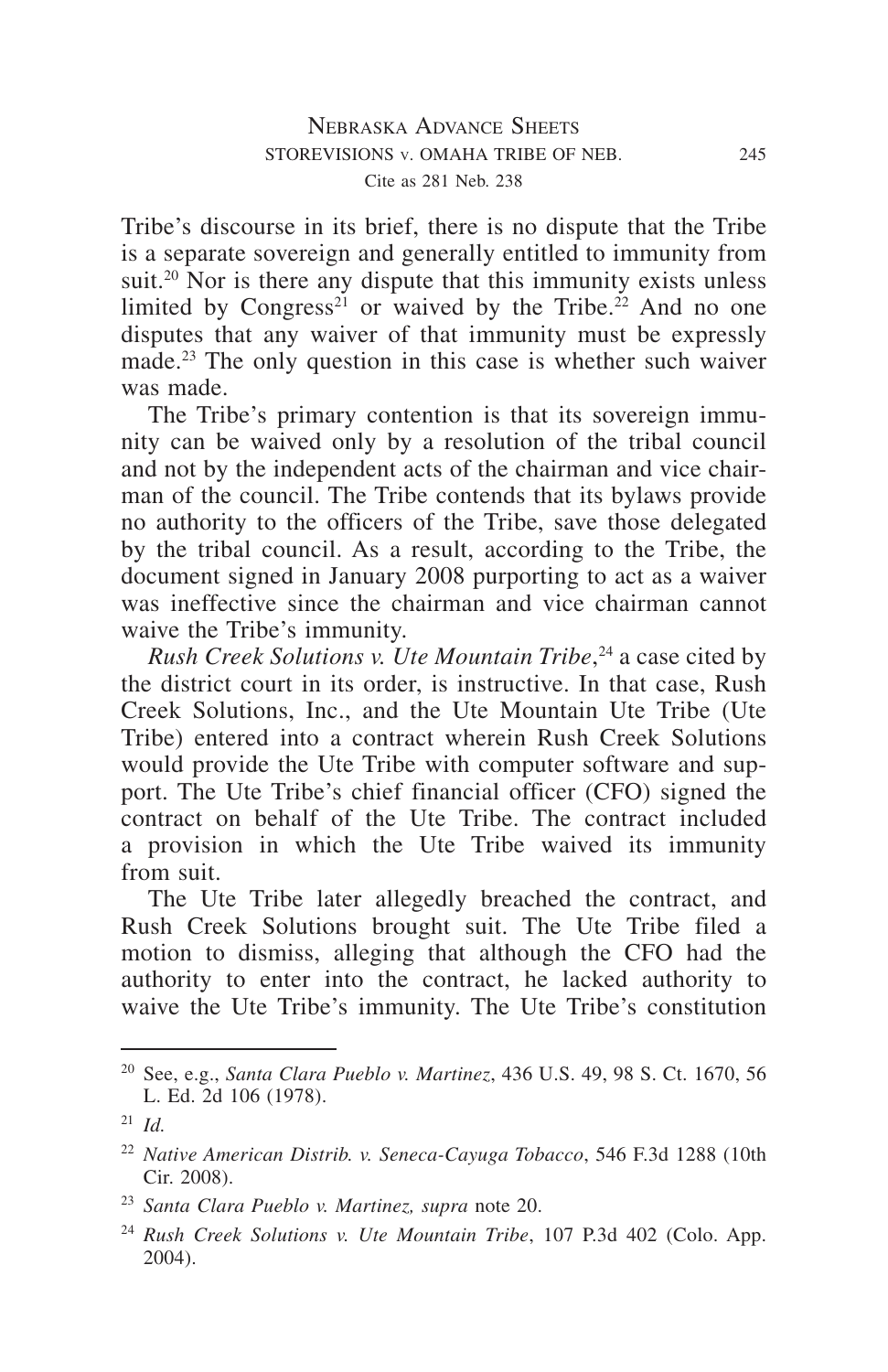and bylaws were similar to those in this case; namely, the Ute Tribe's council had the authority to prescribe the duties of the Ute Tribe's officers, but was silent concerning the authority regarding the waiver of sovereign immunity.

The trial court did not reach the issue of whether the CFO actually had the authority to exercise a waiver of the Ute Tribe's immunity, instead concluding that at the very least, the CFO had the apparent authority to do so. The court noted that

[a]t all relevant times, the CFO was authorized to enter into contracts on behalf of the [Ute] Tribe. The contract at issue here designates the [Ute] Tribe as the customer. The CFO signed the contract on behalf of the customer on a line above the statement, "authorized signature." The [Ute] Tribe's Constitution and personnel policy are silent concerning procedures for signing contracts, waiving sovereign immunity, or authorizing persons to sign waivers.<sup>25</sup>

On this basis, the district court concluded that the Ute Tribe's motion to dismiss should be denied.

In arguing that *Rush Creek Solutions* is inapplicable, the Tribe contends that it is not appropriate to apply agency principles in a sovereign immunity analysis. While the Tribe cites to cases purporting to support that proposition, we have reviewed those cases and find them inapplicable. We adopt the reasoning of *Rush Creek Solutions* and apply agency principles, specifically the principles of apparent authority, to the purported waiver in this case.

[12-14] Apparent authority is authority that is conferred when the principal affirmatively, intentionally, or by lack of ordinary care causes third persons to act upon an agent's apparent authority.26 Apparent authority gives an agent the power to affect the principal's legal relationships with third parties. The power arises from and is limited to the principal's manifestations to those third parties about the relationships.<sup>27</sup>

<sup>25</sup> *Id.* at 407.

<sup>26</sup> *Koricic v. Beverly Enters. - Neb.*, 278 Neb. 713, 773 N.W.2d 145 (2009). <sup>27</sup> *Id.*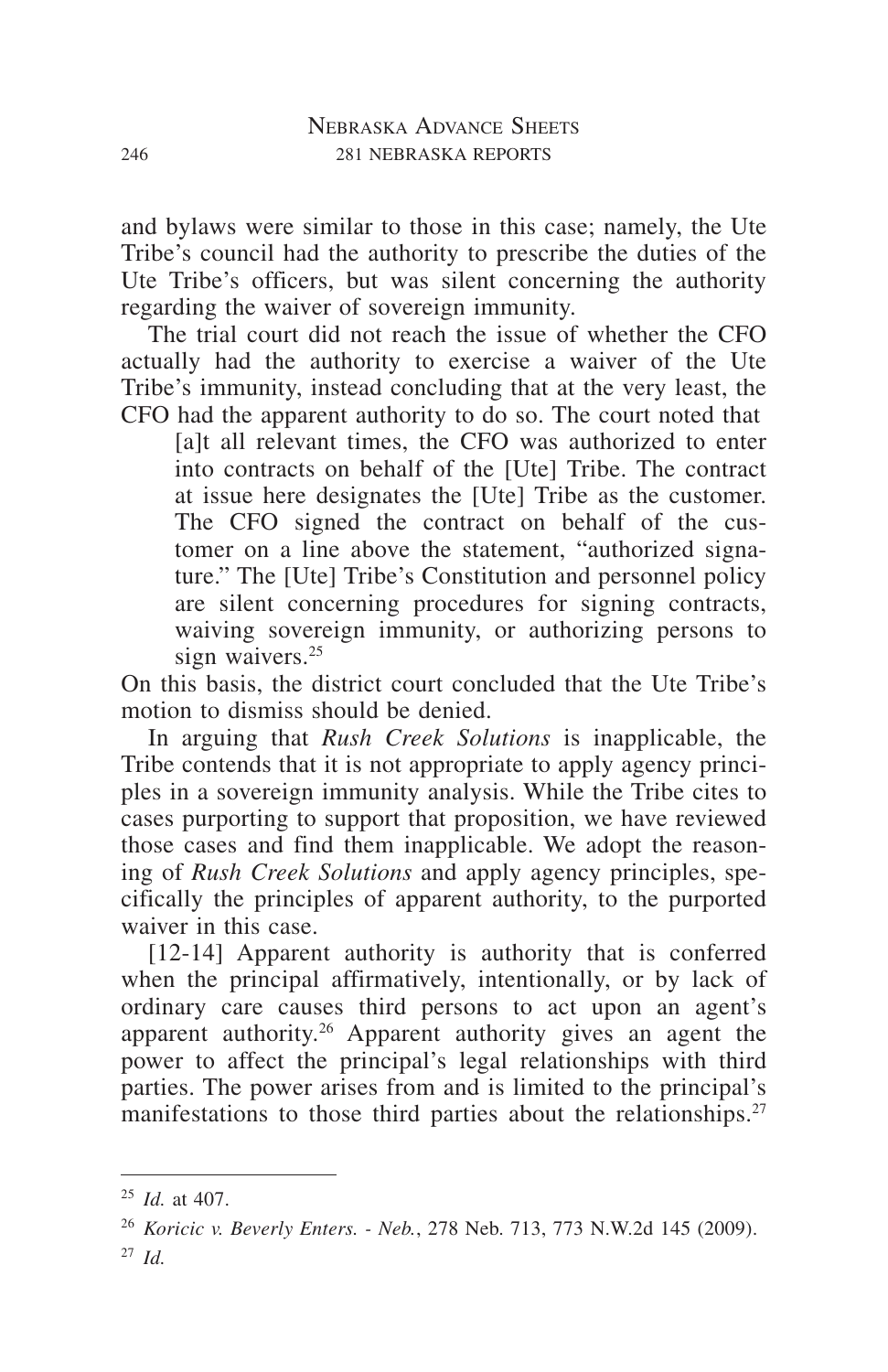Stated another way, apparent authority for which a principal may be liable exists only when the third party's belief is traceable to the principal's manifestation and cannot be established by the agent's acts, declarations, or conduct.<sup>28</sup> Manifestations include explicit statements the principal makes to a third party or statements made by others concerning an actor's authority that reach the third party and the third party can trace to the principal.<sup>29</sup>

[15,16] For apparent authority to exist, the principal must act in a way that induces a reasonable third person to believe that another person has authority to act for him or her.<sup>30</sup> Whether an agent has apparent authority to bind the principal is a factual question determined from all the circumstances of the transaction  $31$ 

The record in this case shows that the separate waiver signed by the chairman and vice chairman was entered into in the presence of five of the seven members of the tribal council at the Tribe's headquarters. In addition to the waiver, the Tribe's chairman, vice chairman, or both, executed all other contracts between the Tribe and StoreVisions. And a review of the record shows that in resolution No. 08-74, the tribal council acknowledged that it had entered into these previous contracts with StoreVisions. Moreover, because the Tribe's constitution and bylaws are silent as to the method of waiving sovereign immunity, it was reasonable for StoreVisions to rely upon the words and actions of the Tribe with respect to the waiver of immunity.

We note that no source of tribal law beyond the constitution and bylaws was presented to the district court, nor was the district court asked to take judicial notice of any sources. As such, this court will not judicially notice, or otherwise seek out, any authority that might support either position in this litigation.

- <sup>29</sup> *Id.*
- <sup>30</sup> *Id.*
- <sup>31</sup> *Id.*

<sup>28</sup> *Id.*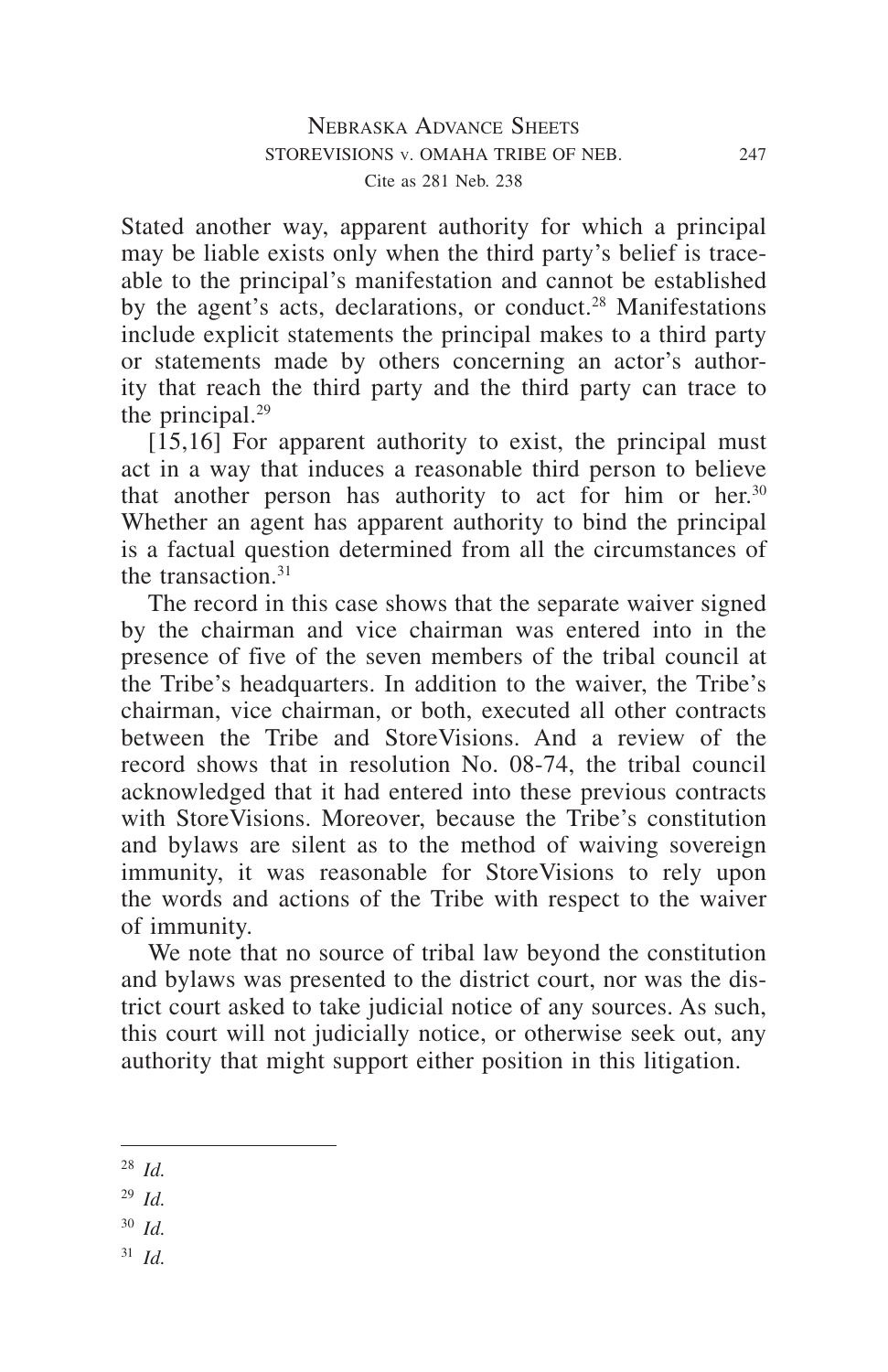The situation presented by this appeal is virtually identical to the one presented in *Rush Creek Solutions*. One difference is that, in this appeal, the Tribe and StoreVisions entered into a separate waiver prior to entering into the underlying contracts. As noted, this separate waiver was signed in the presence of five of the seven members of the tribal council and lends even more weight to an appearance that the signatories to the document—the chairman and vice chairman—were vested with the authority to waive the Tribe's sovereign immunity.

Like the *Rush Creek Solutions* court, we decline to address the question of whether the chairman and vice chairman had actual authority to waive the Tribe's sovereign immunity, instead concluding that the two had apparent authority to do so based upon the undisputed facts. The Tribe's first assignment of error is without merit.

## *Conversion of Motion to Dismiss to Motion for Summary Judgment.*

In its second and final assignment of error, the Tribe contends that the district court erred in converting its motion to dismiss into a motion for summary judgment without proper notice. The Tribe cites to Neb. Ct. R. Pldg. § 6-1112(b) and *Crane Sales & Serv. Co. v. Seneca Ins. Co.*<sup>32</sup> in support of this argument. Both are inapplicable, and the Tribe's argument is without merit.

The basis of the Tribe's assignment of error is  $\S$  6-1112(b), which provides in relevant part:

If, on a motion asserting the defense numbered (6) to dismiss for failure of the pleading to state a claim upon which relief can be granted, matters outside the pleading are presented to and not excluded by the court, the motion shall be treated as one for summary judgment and disposed of as provided in §§ 25-1330 to 25-1336, and all parties shall be given reasonable opportunity to present all material made pertinent to such a motion by statute.

<sup>32</sup> *Crane Sales & Serv. Co. v. Seneca Ins. Co.*, 276 Neb. 372, 754 N.W.2d 607 (2008).